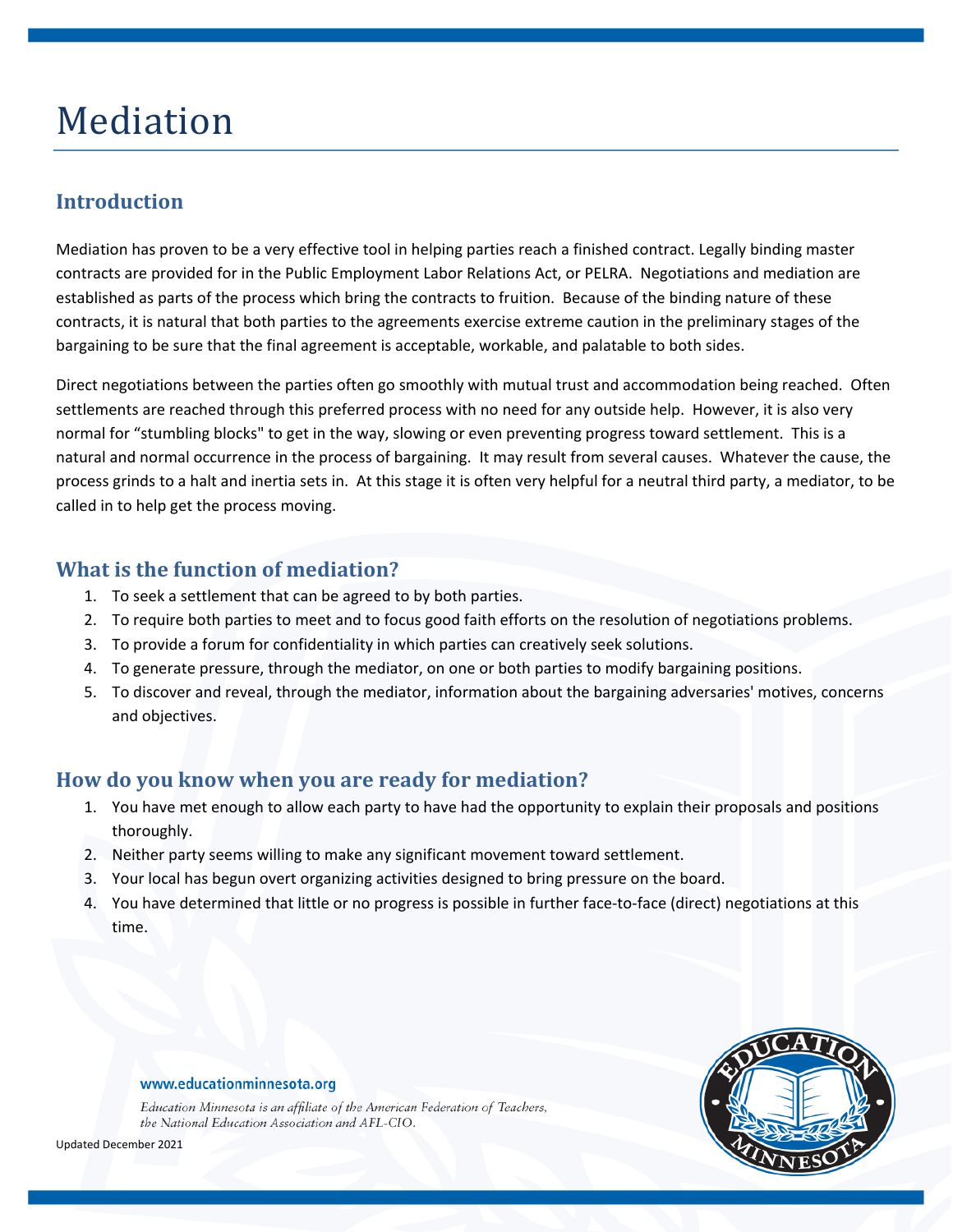# **What is the authority of the mediator?**

The responsibility of the mediator is to facilitate the negotiations process, not replace it. Mediators are not decision makers. They should not control the pace and progress, even though both sides may want to empower them to do so.

The mediator:

- 1. Acts as the agent/representative of the Commissioner of the BMS.
- 2. Chairs the mediation sessions.
- 3. Establishes time, place, and frequency of sessions.
- 4. Has the authority to call the parties into separate or joint sessions.
- 5. Has the authority to close mediation sessions to the public.
- 6. Has the authority to subpoena.
- 7. Has the authority to present recommendations to the parties for their consideration.

#### **What the mediator will not do**

- 1. The mediator will not advocate your position.
- 2. The mediator will not necessarily seek your version of equity and fairness on the issue in dispute.
- 3. The mediator will not necessarily seek the "best" settlement from your perspective.
- 4. The mediator will not force the parties to negotiate. (Remember, "NO" is an answer from the other side. It is not the answer that we want, but it is an answer.)

#### **How does mediation proceed?**

- 1. Both parties are present under the direction of the mediator.
- 2. Both parties are obligated to have the necessary authority to make a tentative settlement (subject to ratification of the respective bodies).
- 3. All tentative agreements reached in direct negotiations and open items are discussed.
- 4. The mediator "explores" the areas of disagreement.
	- a. Initiates suggestions.
	- b. Provides advice and information.
	- c. Carries proposals and counter proposals.
- 5. Both parties have caucus rights and privileges.
- 6. Both parties are free to make suggestions to the mediator.
- 7. Both parties have the right to offer "privileged" (counter) proposals. That is, if a counterproposal is offered and rejected, the offering party is under no obligation to re-offer the counter proposal.
- 8. All counter proposals offered in mediation are "confidential" if no settlement is reached. All counter proposals can be withdrawn, as if they had never been offered. (It must be remembered, however, that if you moved to a position one time you are likely to be willing to move there again.)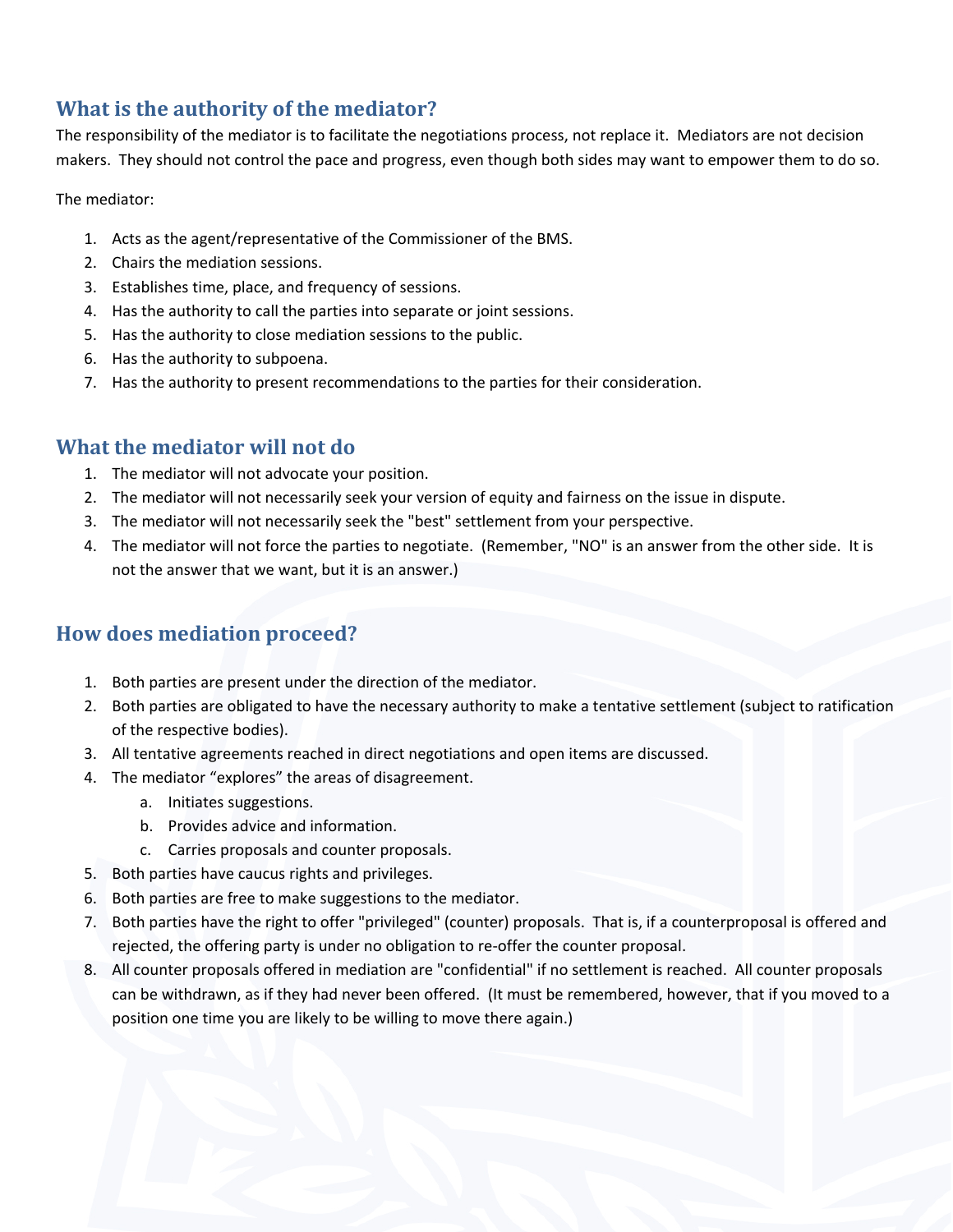## **What does the law say about mediation?**

If negotiations do not produce agreement, either party may petition the BMS for mediation services as provided for in PELRA. The petition can be found online a[t www.mnw.gov/bms](http://www.mn.gov/bms) and requests that the commissioner of the BMS schedule a mediation session. The conducting of the first mediation session triggers the statutory timelines for further dispute resolution mechanisms provided for in the statute (arbitration and strike).

# **Prepare thoroughly for mediation**

When mediation is scheduled, you and your bargaining team should have gathered together all information your team will need to reach settlement. It is only with this information that you will be in a position to make the necessary moves and/or hold firm on issues allowing you to arrive at the best settlement possible in this round of bargaining.

Gather the following information and make copies for the mediator, each of your team and your field representative, so everyone will be able to refer to the same item with the same reference pages.

**A.** All base year (the last year of the old contract) data.

*This information should have been agreed to between the district and the local before this time. If there are disagreements between the parties on these costs, know what the disagreements are and why they have not been resolved.*

- 1. Number of FTE's (full time equivalent staff) for base year and current year.
- 2. Cost of base year salary schedule.
- 3. Cost of base year extracurricular salaries (all positions that were filled).
- 4. Cost of longevity payments or career increments.
- 5. Base year insurance data.
	- a. Total cost, as well as total district cost, of LTD insurance and the number of bargaining unit participants (FTE's).
	- b. Total cost, as well as total district cost, of life insurance and the number of bargaining unit participants (FTE's).
	- c. Total cost, as well as total district cost, of dental insurance and the number of bargaining unit participating (FTE's) for each plan and option, i.e., family, single, dependent coverage.
- 6. Base year health insurance data:
	- a. Number of plans and cost of each plan per FTE for each option (single, dependent or family coverage).
	- b. District's contribution toward the premium for each plan and each option within each plan.
	- c. Number of bargaining unit FTE's participating in each plan and each option within each plan.
- 7. Staff matrix for base year and current year.
- 8. Internal and external comparables.
- **B.** Itemized list of unresolved contract issues with current proposal and brief explanation of each item.
- **C.** A complete list of all tentative agreements (TA's) reached in direct bargaining.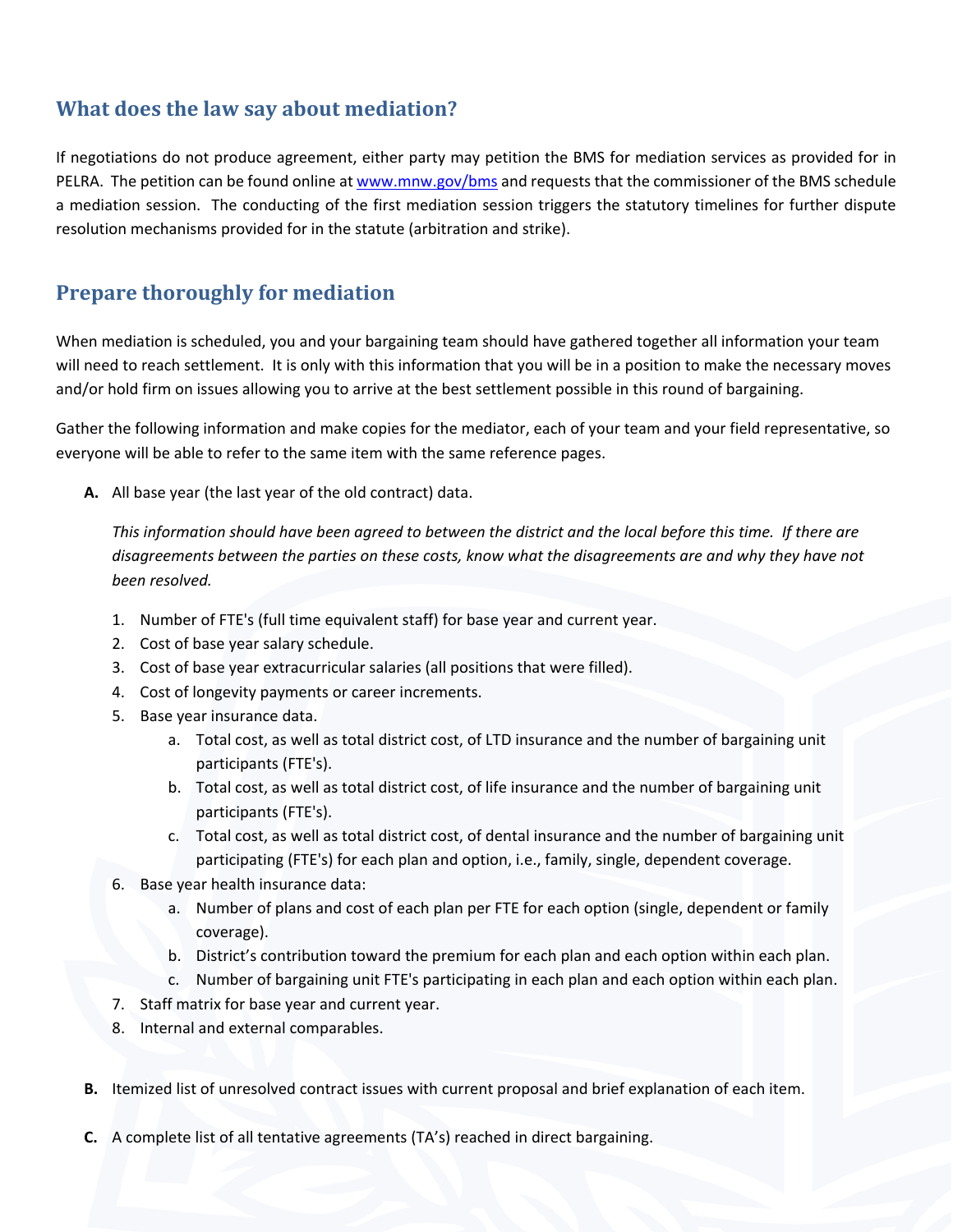- **D.** The cost to the district of each of your proposals.
- **E.** A copy of the base year (current) contract.
- **F.** Overview of the fiscal health of the District.
- **G.** Prepare to stay all day. Bring office supplies and a computer for costing out as well as writing up proposals. Additionally, bring along any snacks, coffee and beverages that you might want during the day and maybe throughout much of the night as well.
- **H.** Be prepared to explain the actions your local has taken to help reach settlement up until the time of the mediation and what they are prepared to do if settlement is not reached during the mediation session. DO NOT USE IDLE THREATS. SAY ONLY WHAT YOU ARE PREPARED TO DO.
- **I.** Cooperate with the mediator as much as possible.
	- 1. It is the mediator's job to probe both sides to try to get a settlement. The mediator may sometimes get you angry but you can "just say no" when it is appropriate to do so.
	- 2. Keep in mind that mediators usually continue meetings as long as they can see progress being made. If your meeting runs late it could mean the mediator sees the possibility of a settlement.
	- 3. If you break off the mediation, there will probably need to be an offer of a compromise before another session is scheduled. Be sure it is part of your strategy before breaking off a mediation session.
	- 4. Leave room to move on your proposals to avoid walking into an "impasse" situation.
		- a. If negotiators are unwilling to make further modifications of their positions, they have reached what is known as an "impasse." Because this deadlock cannot go on forever, the law also provides tools for breaking an impasse. The union may strike, or the employer may unilaterally impose their last offer.
		- b. Avoiding the unilateral imposition of a contract by an employer is extremely important. To this end, union negotiators are advised that not only should they never reach a point that does not allow for further movement, they must never use language that states or implies that they have no further room for movement toward settlement. The union should NEVER use words or phrases such as "impasse" or "dead locked" or "stalemate" in either private or public statements and/or written communication.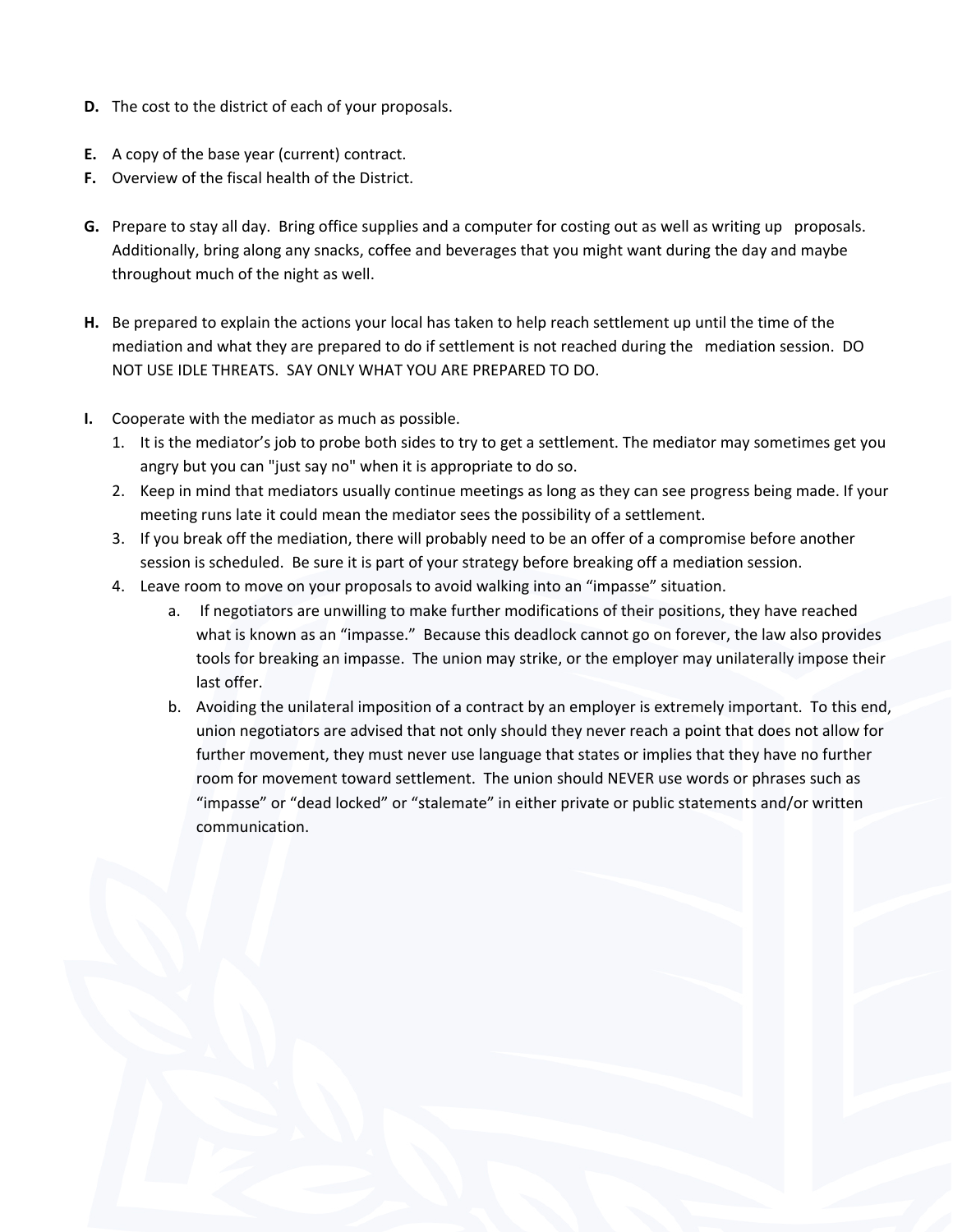### **The mediation process**

- **A.** The mediator calls the parties to a joint meeting, usually a closed meeting not open to the public. The mediator:
	- Chairs the meeting and maintains order.
	- Attempts first to understand the issues.
	- Attempts to determine the parties' respective positions on the remaining issues as well as the TA's already reached.
	- Usually meets with the parties separately after the initial joint meeting to learn positions and possible points of compromise from the parties.
- **B.** Mediators use various techniques to narrow the areas of disagreement. The mediator may:
	- Meet separately for protracted periods of time.
	- Serve as a conduit for exchange of information and positions.
	- Bring the parties together for assessment of relative strength and determination of the two parties.
	- Probe for "real" issues and "true" positions on each issue.
	- Look for realistic bases upon which to build a settlement.
	- Cajole and "arm twist" the parties toward the positions of the other party.
	- Propose a "mediator's proposal" to end the dispute. Most mediators will do this only as a last resort.
	- Call in other mediators or the commissioner of the BMS for assistance. This is very unusual.
- **C.** The mediator documents the mediation progress. The mediator:
	- Keeps copious notes of the parties' positions, movements, "hang-ups", etc.
	- Uses notes for guidance when persuading stubborn parties.
	- Records and has the parties' initial agreed-upon language.
- **D.** The mediator certifies items of dispute for arbitration.
- **E.** The legal authority of the mediator. The mediator:
	- Has the power to call mediation meetings.
	- Has subpoena powers to enforce parties' attendance at mediation sessions.
	- Has no authority to compel a settlement.
	- Has no authority to render a decision or award.
	- Is limited to using personal skills and persuasive powers to induce settlement.
- **F.** Negotiations may continue during the interim.
	- Negotiations can and perhaps should continue between mediation sessions.
	- Negotiations are regulated by timelines in the law. This must be watched carefully to ensure all your options can be played out if your local should decide to use them.